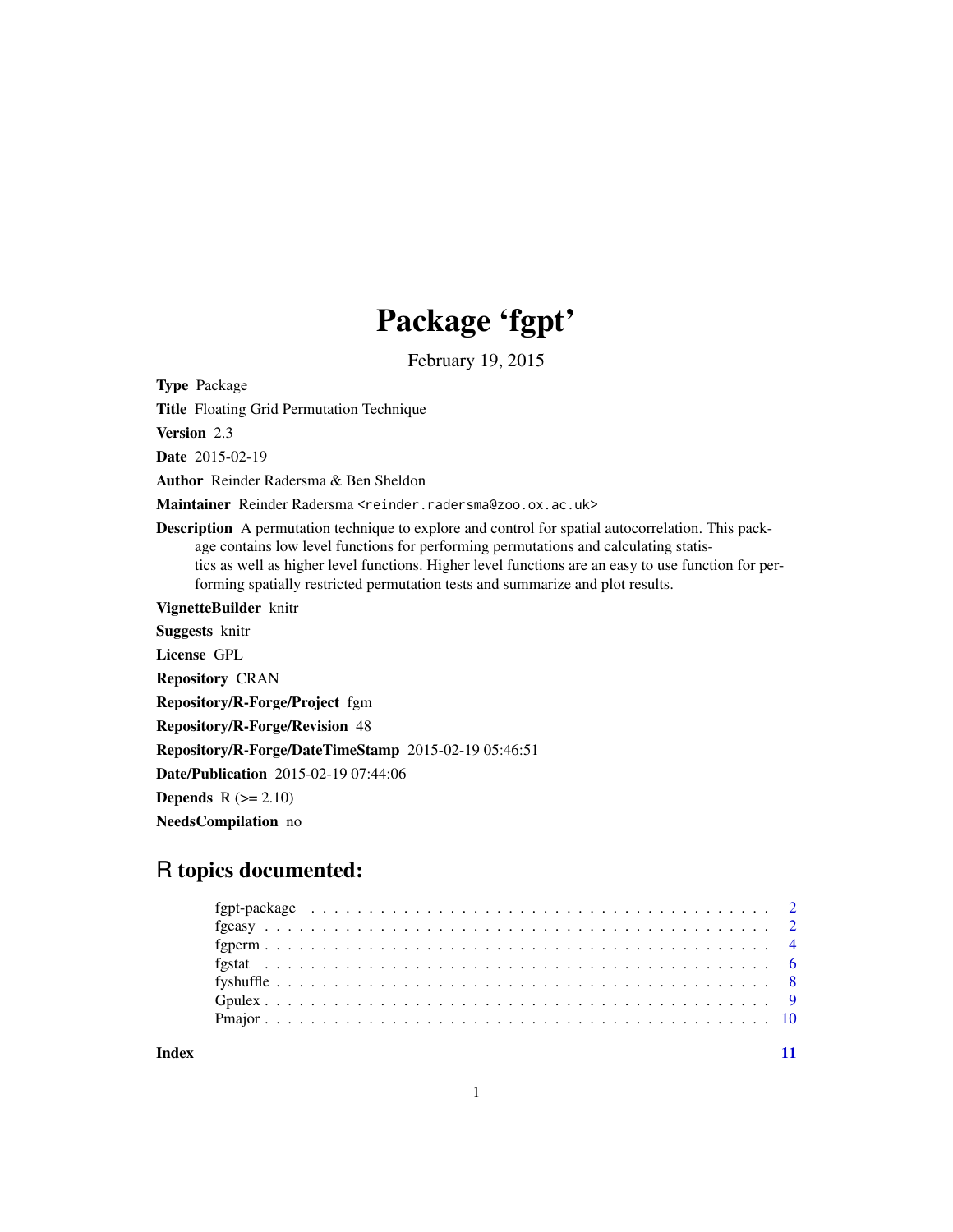<span id="page-1-0"></span>

#### Description

FGPT is a spatially restricted permutation technique. The package contains both low level functions to produce permuted datasets as well as higher level functions to perform spatially restricted permutation tests and functions to summarize and plot the results.

#### Details

fgeasy is the single step version of the FGPT, which is most suitable for first time users. Please read the vignette for a more extensive discription of the method and functions.

#### Author(s)

Reinder Radersma & Ben Sheldon

#### References

Reinder Radersma & Ben C. Sheldon, 2015. A new permutation technique to explore and control for spatial autocorrelation. Submitted

fgeasy *Single step version of the Floating Grid Permutation Technique*

#### Description

The Floating Grid Permutation Technique is a spatially restricted permutation technique. Please read the reference mentioned below and/or the vignette before using this function. fgeasy can be used to perform single step permutation tests. This function can be used for detecting spatial autocorrelation for univariate observations (using Moran's I), pairwise observations (using a correlation coefficient) or multivariate observations for both single and pairwise sets of multivariate observations (using mean distance or relatedness).

# Usage

fgeasy(xy, group=1, marks, iter=999, ratio=1, scale.seq=seq(from=0, to=max(dist(xy)), length.out=21)[2:21], bootstrap=FALSE, pairwise=FALSE, correlate=FALSE)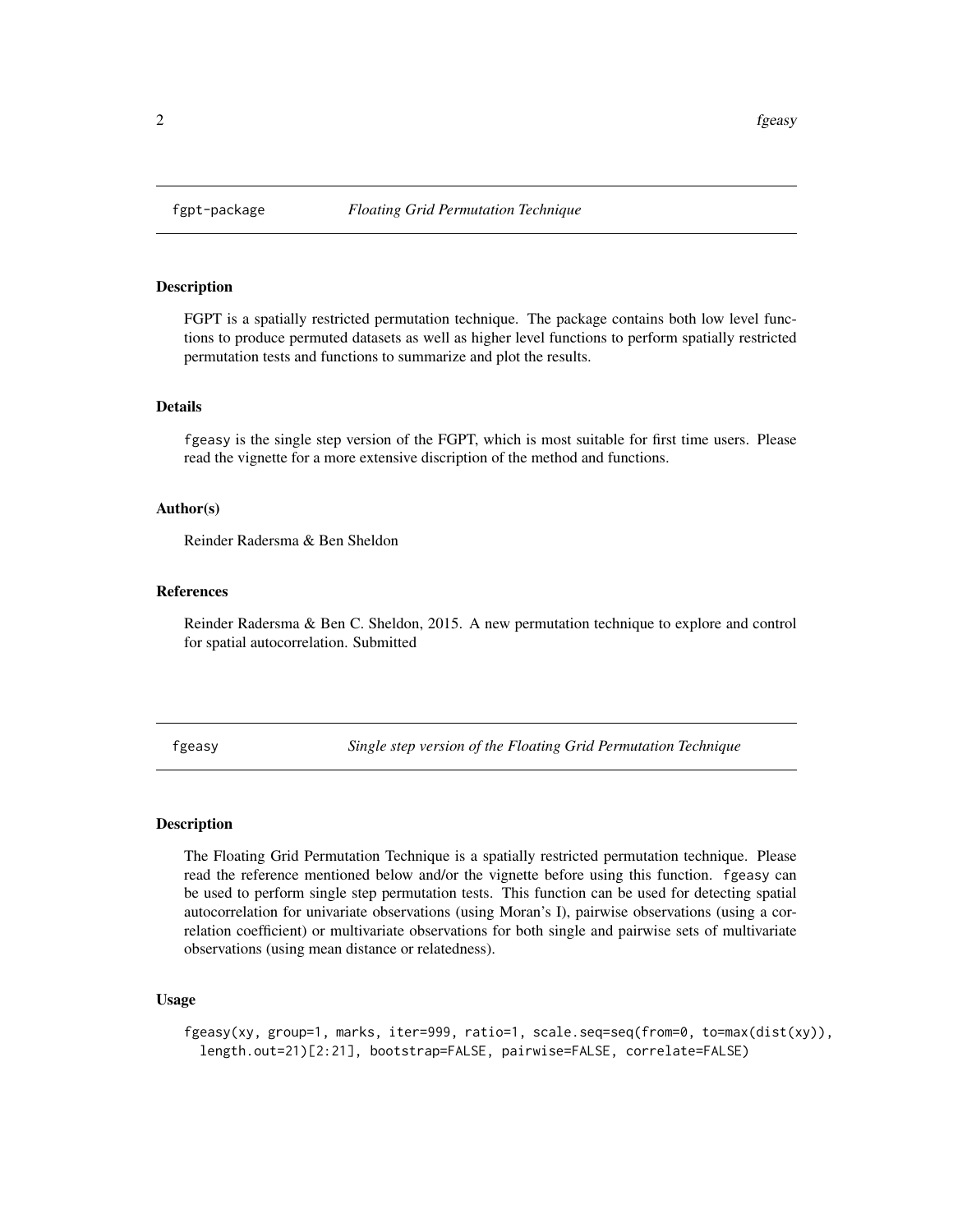#### <span id="page-2-0"></span>fgeasy 3

# Arguments

| xy        | Geographical locations of observations.                                                                                                                                                                                                                                                                                                                                                                                                                                                                                            |
|-----------|------------------------------------------------------------------------------------------------------------------------------------------------------------------------------------------------------------------------------------------------------------------------------------------------------------------------------------------------------------------------------------------------------------------------------------------------------------------------------------------------------------------------------------|
| group     | Group membership for the observations. group is optional.                                                                                                                                                                                                                                                                                                                                                                                                                                                                          |
| marks     | Should be a vector containing all observations, a two-column matrix containing<br>two paired observations or a squared matrix containing relationships or distances<br>between all observations (such as genetic relatedness or distance). The latter can<br>be used to perform multivariate analyses. Note that the squared matrix does not<br>need to be symmetrical: for instance, the genetic relatedness between paired<br>individuals can be investigated by using males as columns and females as rows.<br>NAs are allowed. |
| iter      | Number of iterations for every grid cell size. Default is 999, though it is ad-<br>viseable to perform 9999 interations for the final results.                                                                                                                                                                                                                                                                                                                                                                                     |
| ratio     | The ratio between the sides of the grid cells. Default is 1.                                                                                                                                                                                                                                                                                                                                                                                                                                                                       |
| scale.seg | Sequence of all grid cell sizes that will be tested. The number, order and values<br>of this sequence are completely free, as long as they are numeric. Default is<br>20 equaly spaced out grid cell sizes from slightly larger than 0 to the maximum<br>distance between any two individuals.                                                                                                                                                                                                                                     |
| bootstrap | TRUE if observations should to be drawn with replacement, FALSE if not. Default<br>is FALSE.                                                                                                                                                                                                                                                                                                                                                                                                                                       |
| pairwise  | TRUE if observations consist of two paired marks per observation, FALSE if not.<br>Default is FALSE. If pairwise==FALSE Moran's I is used as test statistic.                                                                                                                                                                                                                                                                                                                                                                       |
| correlate | If one wants to compare two paired observations correlations between the ob-<br>servations can be used. The argument correlate can be used to pass on the pe-<br>ferred method of correlation as available in cor. test; so "pearson", "kendall"<br>or "spearman". If marks is not a two-column matrix correlate should be<br>FALSE. Default is FALSE.                                                                                                                                                                             |

# Value

fgeasy returns an object of class "fg", which can be accessed with the functions summary and plot.

# Author(s)

Reinder Radersma

# References

Reinder Radersma & Ben C. Sheldon, 2015. A new permutation technique to explore and control for spatial autocorrelation. Submitted

# See Also

[cor.test](#page-0-0)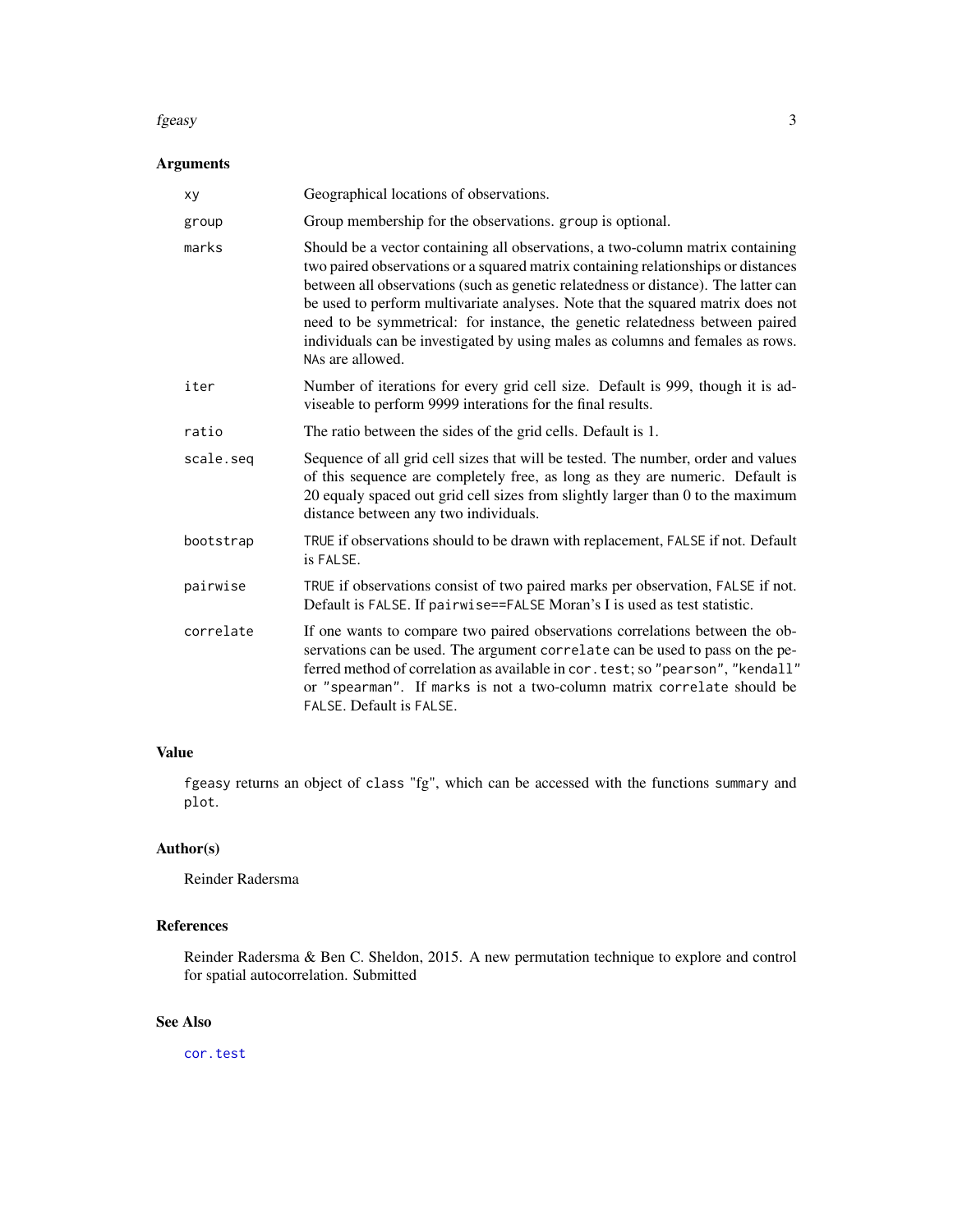#### Examples

```
## A simple univariate example
##
## Produce 49 geographical locations in a regular grid.
loc.x \leq rep(1:7,7)loc.y \leftarrow rep(1:7, each=7)## Produce 49 observations with negative spatial autocorrelation.
marks <- c(rep(c(1,2), 24),1)+rnorm(49,0,0.1)
fg1 <- fgeasy(xy=cbind(loc.x,loc.y), marks=marks, iter=99)
summary(fg1)
plot(fg1)
## An example for two paired marks
##
## Produce 20 geographical locations.
loc.x < -1:20loc.y \leftarrow runif(20,0,5)## Produce 2 x 20 phenotypes.
type1 <- 11:30+runif(20,0,5)
type2 <- 11:30+runif(20,0,5)
fg2 <- fgeasy(xy=cbind(loc.x,loc.y), marks=cbind(type1,type2), iter=99,
        pairwise=TRUE, correlate="pearson")
summary(fg2)
plot(fg2)
```
fgperm *Floating Grid Permutation Technique*

#### Description

The fgperm function produces sets of permuted observations or indices using the Floating Grid Permutation Technique, which is a method for spatially restricted permutations. fgploc offers additional functionality to manipulate observations within grid cells, for instance observations could be scaled with grid cells.

#### Usage

```
fgperm(xy,z=1:dim(xy)[1], scale, group=1, iter=999, ratio=1, FUN=fyshuffle, ...,
  add.obs=FALSE, as.matrix=FALSE)
fgploc(xy, scale, group=1, iter=999, ratio=1, FUN=fyshuffle, FUN.mani, ...,
 marks, pass.rand=FALSE)
```
<span id="page-3-0"></span>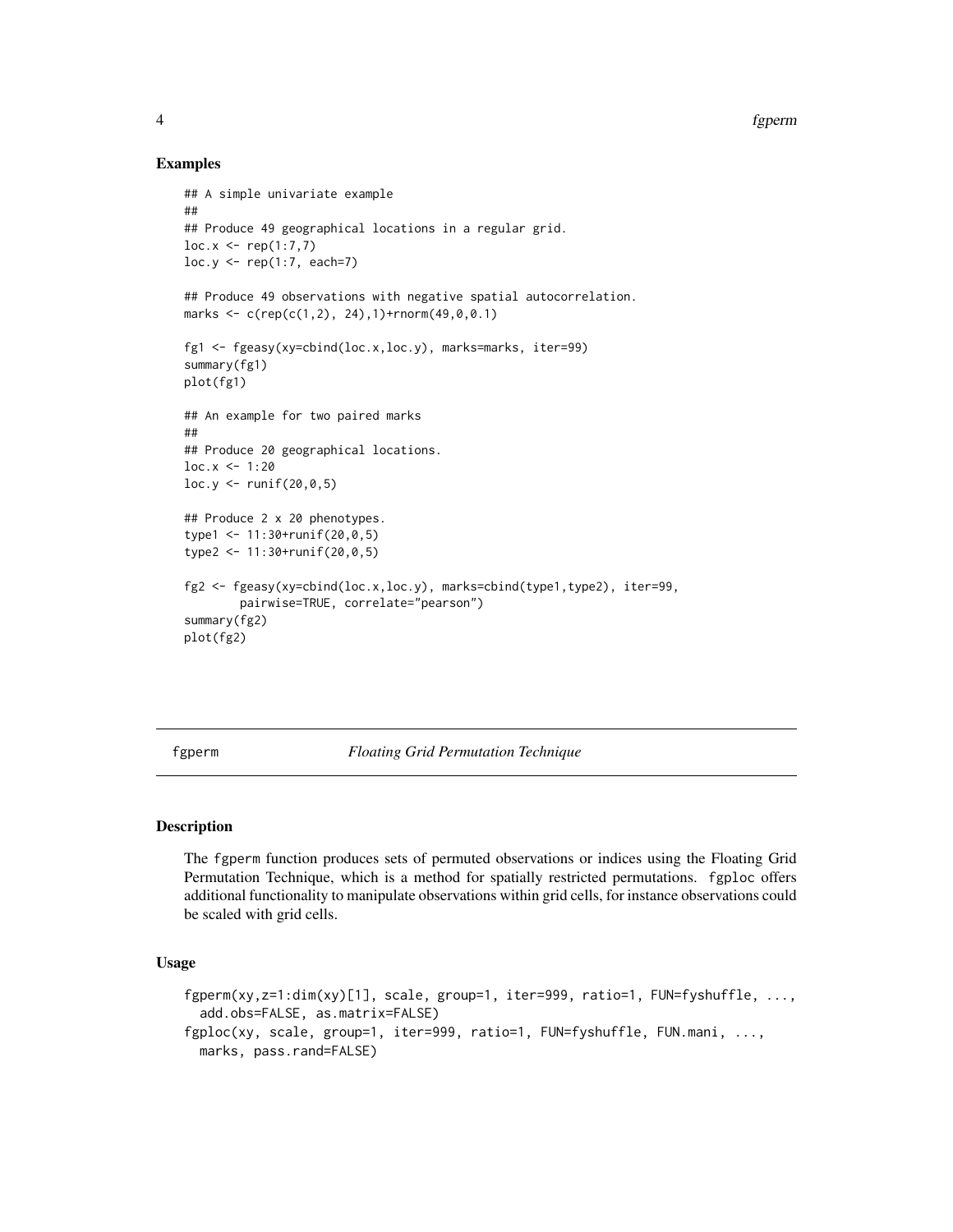#### fgperm 55 to 55 to 55 to 55 to 55 to 55 to 55 to 55 to 55 to 55 to 55 to 55 to 55 to 55 to 55 to 55 to 55 to 55 to 55 to 55 to 55 to 55 to 55 to 55 to 55 to 55 to 55 to 55 to 55 to 55 to 55 to 55 to 55 to 55 to 55 to 55 to

# Arguments

| xy         | Two-column matrix with the geographical locations of observations.                                                                                                                                                                                                                                                                                                                                                                                                                |
|------------|-----------------------------------------------------------------------------------------------------------------------------------------------------------------------------------------------------------------------------------------------------------------------------------------------------------------------------------------------------------------------------------------------------------------------------------------------------------------------------------|
| z          | Vector with the observations. If left empty z will be a vector of indices from 1<br>to the total number of geographical locations. Those indices can be later be used<br>for calculating statistics with fgstat.                                                                                                                                                                                                                                                                  |
| scale      | Value indicating the spatial scale of the permutations. scale should be positive.                                                                                                                                                                                                                                                                                                                                                                                                 |
| group      | Optional group membership of observations. group can be used when observa-<br>tions are for instance collected over multiple years.                                                                                                                                                                                                                                                                                                                                               |
| iter       | Number of iterations for every grid cell size. Default is 999. Note that in order<br>to produce a probability an observation is assigned to any of the geographical<br>locations is a negative function of the distance between its original and assigned<br>location many iterations are needed.                                                                                                                                                                                 |
| ratio      | The ratio between the sides of the grid cells. Default is 1.                                                                                                                                                                                                                                                                                                                                                                                                                      |
| <b>FUN</b> | Function to perform randomizations. Note that the function must be able to<br>randomize one value, which is for instance a issue if using sample. For solutions<br>see the Details and Examples of sample. The default is the Fisher-Yates shuffle<br>fyshuffle.                                                                                                                                                                                                                  |
| FUN.mani   | Function to perform manipulations of the observations within grid cells. This<br>functionality should be used together with cal. stat to calculate specific statis-<br>tics.                                                                                                                                                                                                                                                                                                      |
|            | Optional arguments to FUN and FUN. mani.                                                                                                                                                                                                                                                                                                                                                                                                                                          |
| marks      | Should either be left empty, be a vector or a matrix. When z contains observa-<br>tions marks should be left empty. If the randomization procedure is for testing<br>one variable, marks should be a vector for which the row numbers correspond to<br>the index values in z. If the randomization procedure is for testing two variables<br>(for instance the distance between them), marks should be a matrix for which<br>the row numbers correspond to the index values in z. |
| add.obs    | If TRUE the first set in the output will be the observed values.                                                                                                                                                                                                                                                                                                                                                                                                                  |
| as.matrix  | If TRUE the output will be a matrix. If FALSE the output will be a list, which is<br>needed when analyzing the data with cal.stat.                                                                                                                                                                                                                                                                                                                                                |
| pass.rand  | If TRUE The sets of randomized observations are also passed on to the output.<br>Default is FALSE.                                                                                                                                                                                                                                                                                                                                                                                |

# Details

Before using those functions please read the reference or vignette. Alternatively use the more userfriendly function fgeasy. If there are missing values for the observations, leave z empty and enter the observations as marks in the fgstat function.

# Value

fgperm returns a list or a matrix, depending on the setting of argument as.matrix.

# Author(s)

Reinder Radersma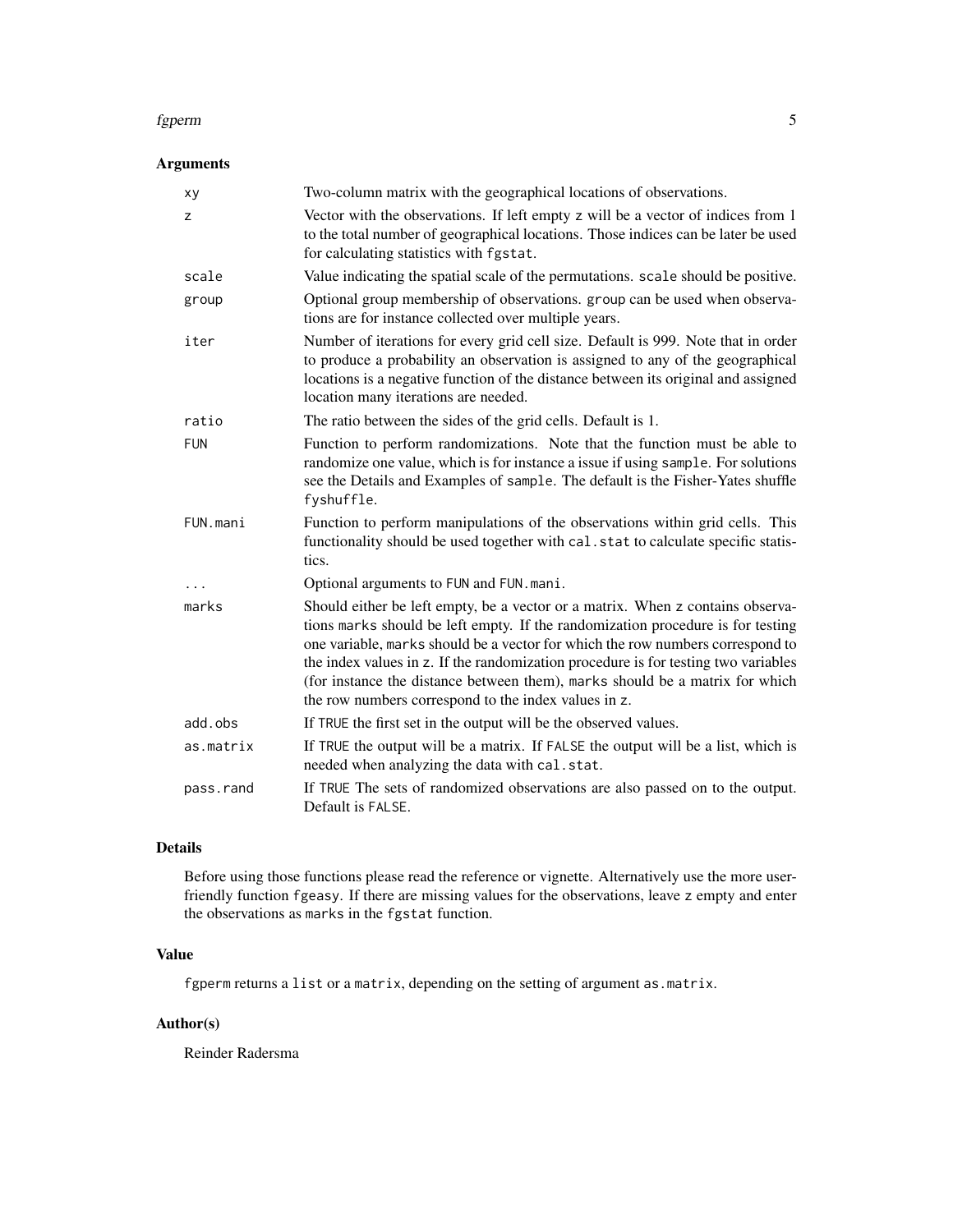#### <span id="page-5-0"></span>References

Reinder Radersma & Ben C. Sheldon, 2015. A new permutation technique to explore and control for spatial autocorrelation. Submitted

#### Examples

```
## 200 random geographical locations
xy <- array(runif(400,0,2), dim=c(200,2))
## run fgperm to produce 99 randomizations for scale 1
test <- fgperm(xy, scale=1, iter=99, add.obs=TRUE)
## run fgperm to produce 99 bootstraps for scale 1
test <- fgperm(xy, scale=1, iter=99, FUN=function(x){
          x[sample.int(length(x),replace=TRUE)]}, add.obs=TRUE)
## 200 times 200 random distances (e.g. genetic relatedness between mated pairs)
trait <- array(rnorm(200*200,0.6,0.1), dim=c(200,200))
## make the observed pairs more alike
diag(trait) <- diag(trait)+0.02
## make two rows and two colums empty
trait[,3] \leq- NA
trait[,50] <- NA
trait[6, ] \leftarrow \mathsf{NA}trait[12,] <- NA
## calculate means; will give NAs because there are missing values
calc <- fgstat(test,trait,mean)
## calculate means
calc <- fgstat(test,trait,mean, na.rm=TRUE)
## plot means
hist(calc)
abline(v=calc[1], col="red", lwd=2)
```
fgstat *Calculate statistics for FGPT*

#### Description

Calculates a set of values for a particular statistic or sets of observations, typically for observed values and multiple sets of randomized observations.

#### Usage

```
fgstat(rand,marks,FUN=mean, ...)
```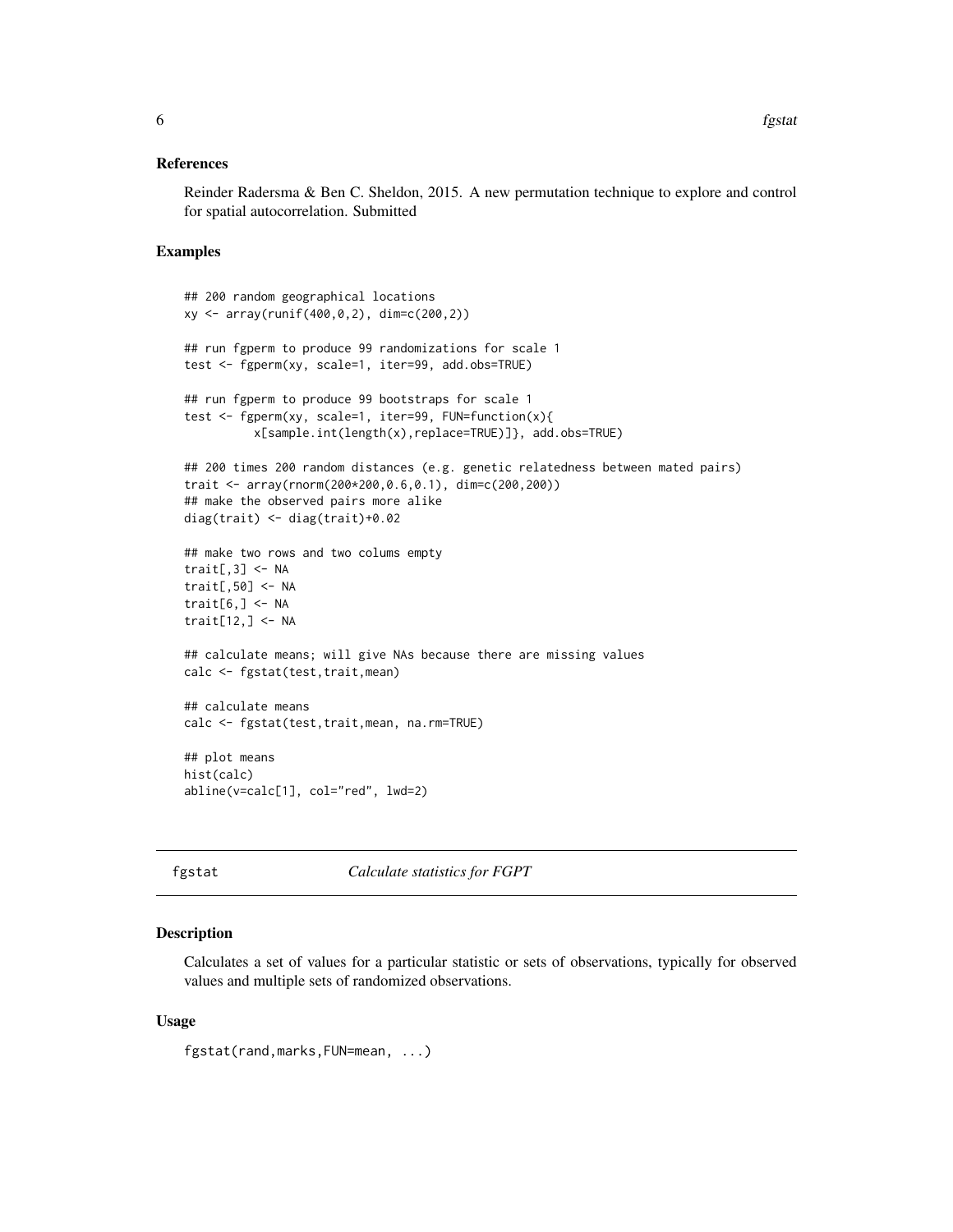#### fgstat *7*

#### Arguments

| rand       | A list for which the elements are either sets of randomized variables or random-<br>ized index values. rand can, but not necessarily is, the output of the function<br>fgperm.                                                                                                                                                                                                                                                                                                                                  |
|------------|-----------------------------------------------------------------------------------------------------------------------------------------------------------------------------------------------------------------------------------------------------------------------------------------------------------------------------------------------------------------------------------------------------------------------------------------------------------------------------------------------------------------|
| marks      | Should either be left empty, be a vector or a matrix. When rand contains ran-<br>domized variables marks should be left empty. If the randomization procedure<br>is for testing one variable, marks should be a vector for which the row numbers<br>correspond to the index values used in rand. If the randomization procedure is<br>for testing two variables (for instance the distance between them), marks should<br>be a matrix for which the row numbers correspond to the index values used in<br>rand. |
| <b>FUN</b> | Any function used to calculate the statistic of interest (e.g. mean, median, var,<br>sd). Default for FUN is mean.                                                                                                                                                                                                                                                                                                                                                                                              |
| $\ddotsc$  | Optional arguments to FUN. A particular useful one if dealing with missing val-<br>ues and using one of the functions from base is na. rm=TRUE.                                                                                                                                                                                                                                                                                                                                                                 |

### Details

fgstat is designed to calculate statistics for spatial explicit data for which randomized data sets are generated with fgperm.

#### Value

fgstat returns a vector of statistics. If rand is the output of fgperm and add.obs=TRUE, the first value is the statistic for the observed data and the rest for randomizations.

#### Author(s)

Reinder Radersma

#### Example for fgrand

#### References

Reinder Radersma & Ben C. Sheldon, 2015. A new permutation technique to explore and control for spatial autocorrelation. Submitted

# Examples

```
## 200 random geographical locations
xy <- array(runif(400,0,2), dim=c(200,2))
## run fgperm to produce 99 randomizations for scale 1
test <- fgperm(xy, scale=1, iter=99, add.obs=TRUE)
## run fgperm to produce 99 bootstraps for scale 1
test <- fgperm(xy, scale=1, iter=99, FUN=function(x){
         x[sample.int(length(x),replace=TRUE)]}, add.obs=TRUE)
```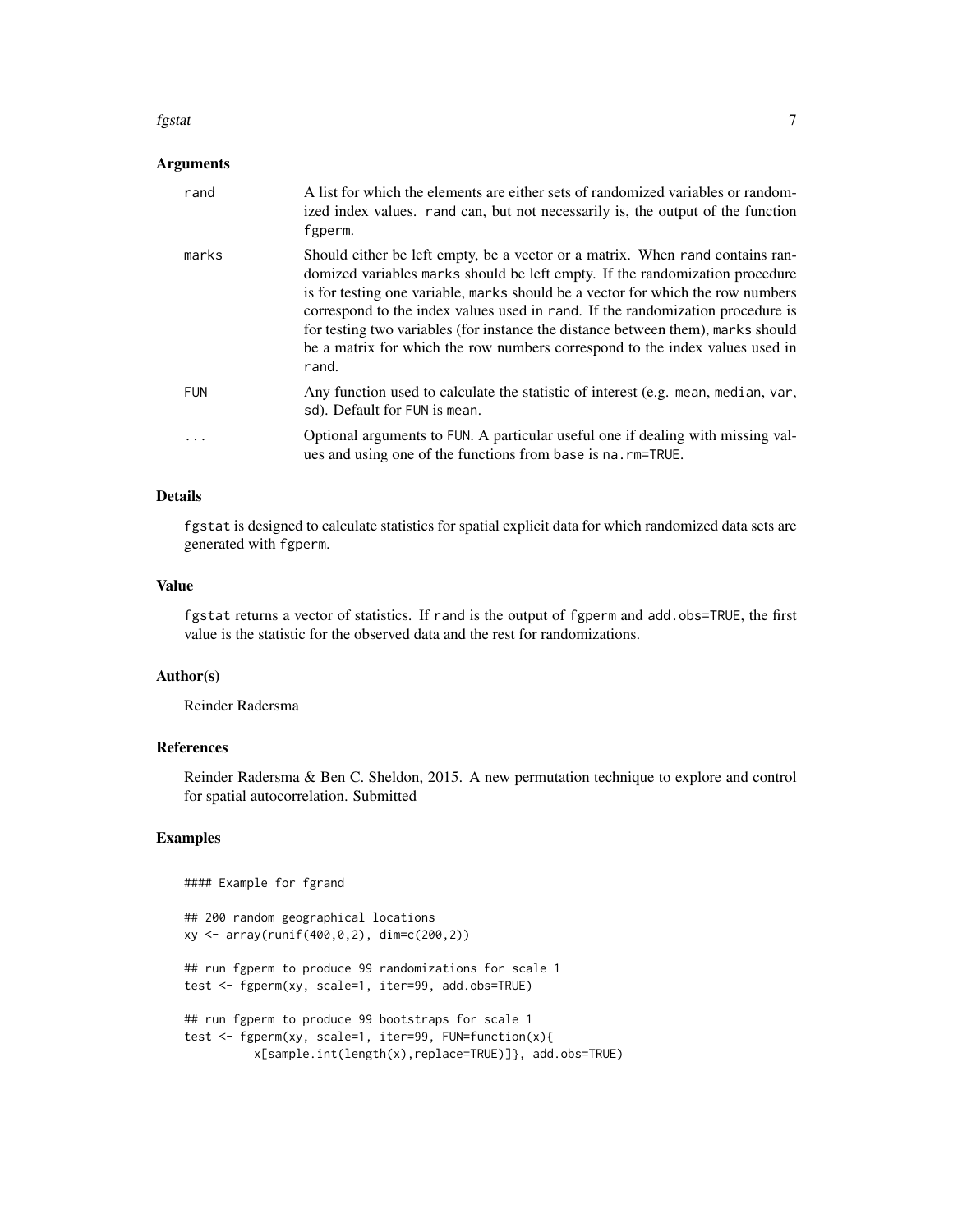#### <span id="page-7-0"></span>8 fyshuffle

```
## 200 times 200 random distances (e.g. genetic relatedness between mated pairs)
trait <- array(rnorm(200*200,0.6,0.1), dim=c(200,200))
## make the observed pairs more alike
diag(trait) <- diag(trait)+0.02
## make two rows and two colums empty
trait[,3] < -NAtrait[,50] <- NA
trait[6, ] \leftarrow NAtrait[12,] <- NA
## calculate means; will give NAs because there are missing values
calc <- fgstat(test, trait, mean)
## calculate means
calc <- fgstat(test,trait,mean, na.rm=TRUE)
## plot means
hist(calc)
abline(v=calc[1], col="red", lwd=2)
```
fyshuffle *Fisher-Yates shuffle*

#### Description

Function to shuffle vectors according to the Fisher-Yates procedure

#### Usage

```
fyshuffle(x)
```
#### Arguments

x Vector containing the sequence which needs to be shuffled. This vector can be of any type and it is allowed to have one element.

# Details

Other than the sample function fyshuffle treats a single value as a vector with one element and will therefore return this element as the shuffled version of the original vector (which are similar).

#### Value

A randomized version of the input vector.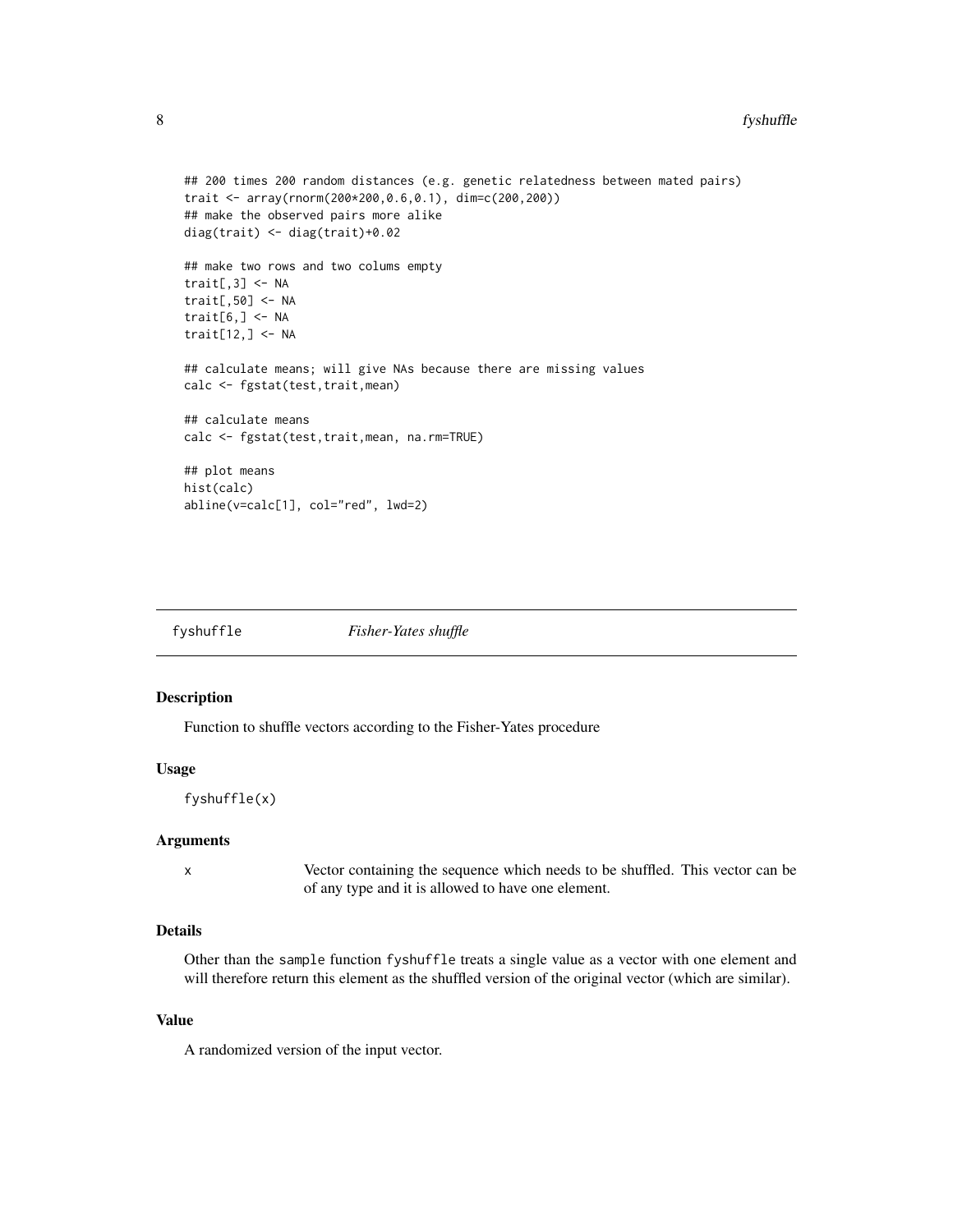#### <span id="page-8-0"></span>Gpulex **9**

#### Author(s)

Reinder Radersma

#### References

Durstenfeld (1964) Communications of the ACM 7(7):420

#### See Also

[sample](#page-0-0)

### Examples

 $x < -1:10$ fyshuffle(x) y <- c("a","b","c","d","e","f") fyshuffle(y)

Gpulex *Size assortative pairing in a freshwater shrimp (*Gammarus pulex*)*

#### Description

This is a simulated data set of geographical locations and body size measurements for two populations of fresh water Crustaceans. Both populations share the geographical locations and female phenotypes, but not the male phenotypes (m.pheno and m.pheno2 respectively). The first population does not show size assortative pairing, while the second does.

#### Usage

Gpulex

# Format

An R data object containing one two-column matrix with geographical coordinates (Gp.xy) and three vectors with female (f.pheno) and male body size measurements (m.pheno and m.pheno2).

#### Source

Code to produce this data set can be found in electronic supplementary materials of the following reference.

#### References

Reinder Radersma & Ben C. Sheldon, 2015. A new permutation technique to explore and control for spatial autocorrelation. Submitted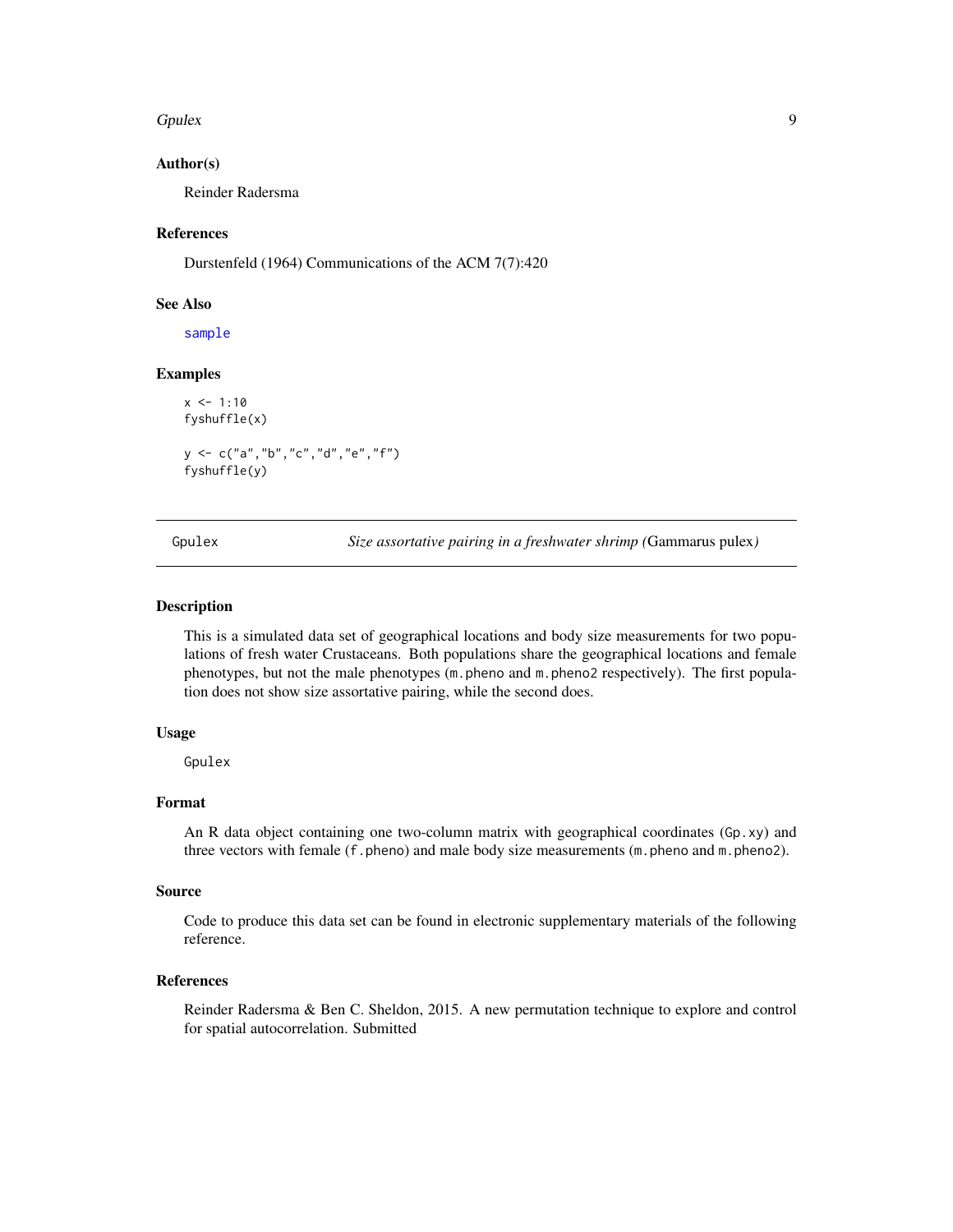# <span id="page-9-0"></span>Description

This is a simulated data set of geographical locations and relatedness measures for two populations of Great Tits, a small passerine. Both populations share the geographical locations, but not the relatedness tables. The first population does not show inbreeding avoidance, while the second does.

#### Usage

Pmajor

# Format

An R data object containing one two-column matrix with geographical coordinates (xy) and two relatedness tables between all females and males of the populations (rel1 and rel2 respectively).

#### Source

Code to produce this data set can be found in electronic supplementary materials of the following reference.

### References

Reinder Radersma & Ben C. Sheldon, 2015. A new permutation technique to explore and control for spatial autocorrelation. Submitted